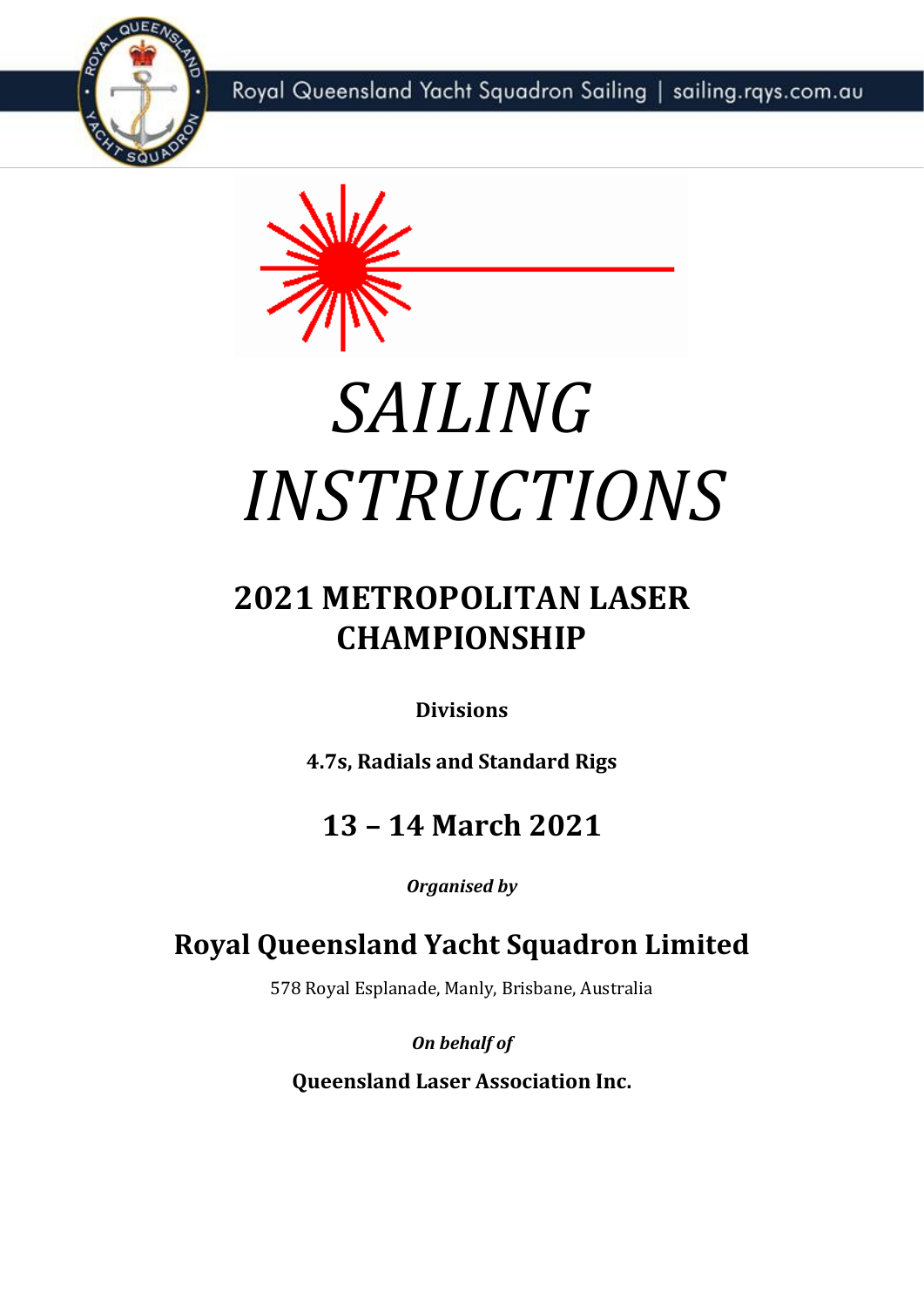## **1. RULES**

- 1.1 The event is governed by the rules as defined in The Racing Rules of Sailing 2021- 2024.
- 1.2 The Special Regulations of Australian Sailing Inc. (AS) Addendum A Part 2 Shall apply.
- 1.3 The rules and by-laws of the International Laser Class Association (ILCA) Shall apply.

## **2. CHANGES TO SAILING INSTRUCTIONS**

- 2.1 Any change to the sailing instructions will be posted before 0900 on the day it will take effect, except that any change to the schedule of races will be posted by 2000 on the day before it will take effect.
- 2.2 Changes to a sailing instruction may be made on the water by displaying code flag L.

#### **3. COMMUNICATIONS WITH COMPETITORS**

- 3.1 Notices to competitors will be posted on the official notice board located at [https://www.rqys.com.au/sailingnoticeboard/.](https://www.rqys.com.au/sailingnoticeboard/)
- 3.2 The race office is located at RQYS Sailing Office, telephone 3396 8666, email [Sailing@rqys.com.au.](mailto:Sailing@rqys.com.au)
- 3.3 [DP] From the first warning signal until the end of the last race of the day, except in an emergency, a boat shall not make voice or data transmissions and shall not receive voice or data communication that is not available to all boats.

#### **4. CODE OF CONDUCT**

4.1 [DP] Competitors and support persons shall comply with reasonable requests from race officials.

#### **5. SIGNALS MADE ASHORE**

- 5.1 Signals made ashore will be displayed on the Flagstaff adjacent to Bill Kirby Docks and the Fuel Dock.
- 5.2 When flag AP is displayed ashore, '1 minute' is replaced with 'not less than 45 minutes' in Race Signals AP.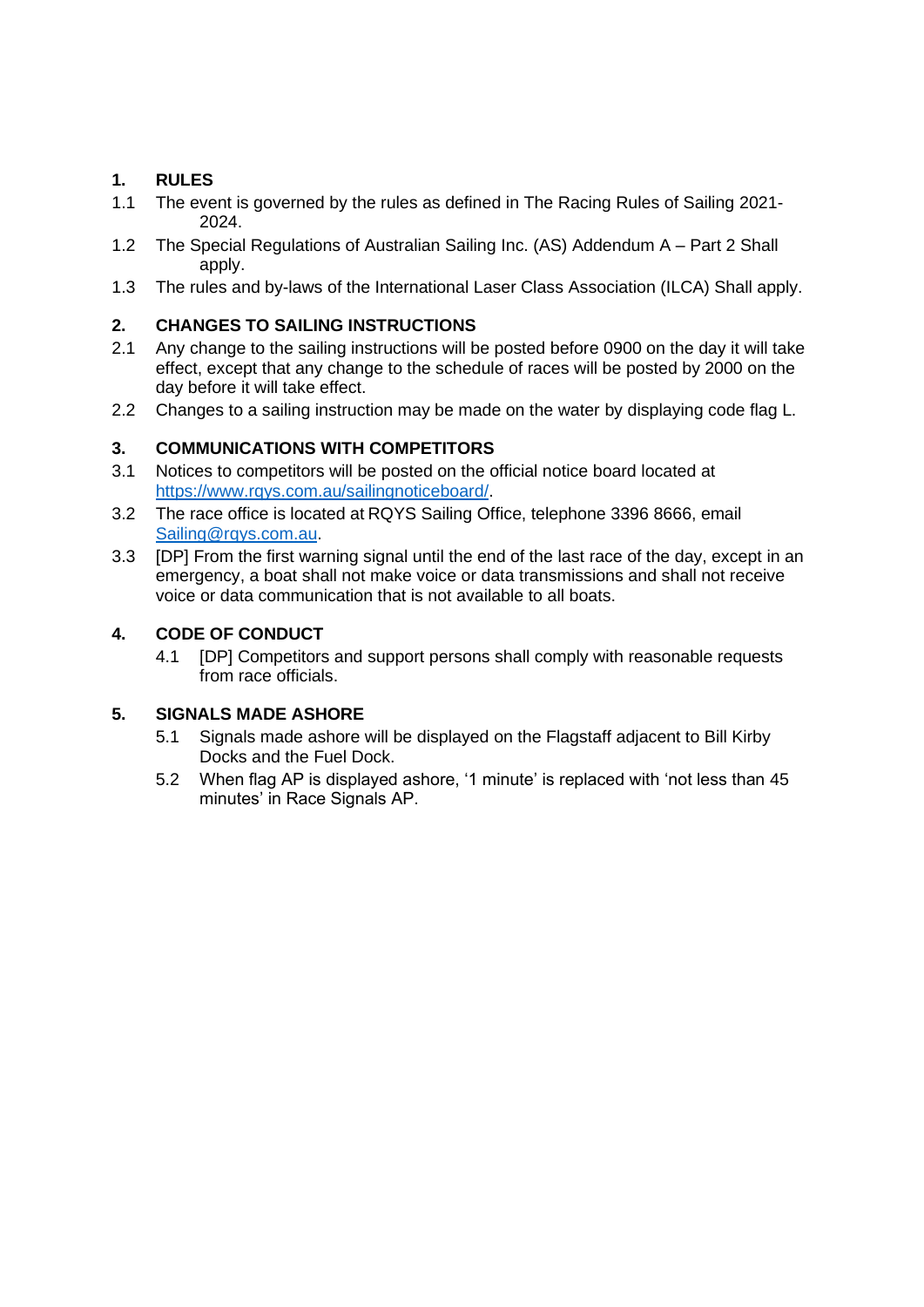#### **6. SCHEDULE OF RACES**

| <b>DATE</b>    | <b>ACTIVITY</b>                  | <b>TIME</b>               |
|----------------|----------------------------------|---------------------------|
|                | Registration                     | From 1030 - 1200          |
|                | Competitors meeting              | 1145                      |
|                | <b>4.7 and Standard Division</b> | First Warning not         |
| Saturday       | Race 1                           | before 1330               |
| 13 March, 2021 | Race 2                           | Following Race 1          |
|                |                                  |                           |
|                | <b>Radial Division</b>           | First Warning not         |
|                | Race 1                           | before 1300               |
|                | Race 2                           | Following race 1          |
|                | Race 3                           | Following Race 2          |
|                | <b>4.7 and Standard Division</b> | First Warning not         |
|                | Race 3                           | before 1200               |
|                | Race 4                           | Following Race 3          |
|                | Race 5                           | Following Race 4          |
| <b>Sunday</b>  | <b>Radial Division</b>           | First Warning not         |
| 14 March, 2021 | Race 4                           | before 1200               |
|                | Race 5                           | Following Race 4          |
|                | Race 6                           | Following Race 5          |
|                | Presentation and Sausage         | <b>ASAP</b> after sailing |
|                | sizzle                           |                           |

- 6.1 One extra race per day may be sailed, provided that no class becomes more than one race ahead of schedule and the change is made according to SI 2.1.
- 6.2 To alert boats that a race or sequence of races will begin soon, the orange starting line flag will be displayed with one sound at least five minutes before a warning signal is made.
- 6.3 On the last scheduled day of racing no warning signal will be made after 1600 hrs.

# **7. CLASS FLAGS**

- 7.1 Laser Standard Fleet Flag will be a white flag with a red Laser emblem
- 7.2 The Laser Radial Fleet Flag will be a green flag with a red Laser emblem.
- 7.3 The Laser 4.7 Fleet Flag will be a yellow flag with a 4.7 emblem.

## **8. RACING AREA.**

8.1 Addendum 1 shows the location of the racing area

#### **9. COURSES**

9.1 Addendum 2 shows the courses. Saturdays courses will be trapezoid and Sunday courses will be windward/leeward.

#### **10. MARKS**

10.1 Marks are described in Addendum 2.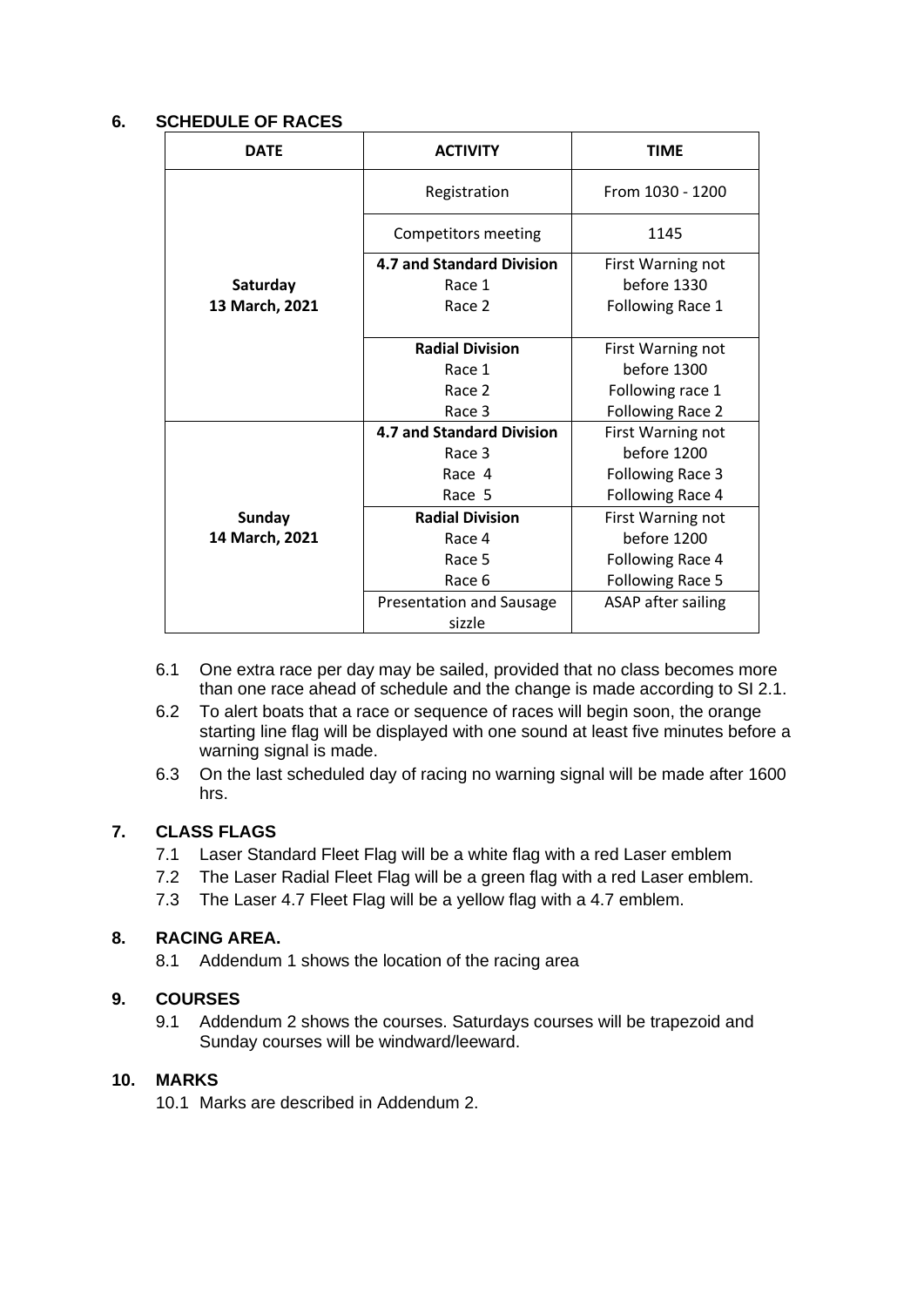## **11. THE START**

- 11.1 Races will be started using RRS 26 with the warning signal made five (5) minutes before the starting signal.
- 11.2 The starting line is between a staff displaying an orange flag on the signal vessel at the starboard end and the course side of the port-end starting mark.
- 11.3 Boats whose warning signal has not been made shall avoid the starting area during the starting sequence for other races.
- 11.4 A boat that does not start within four (4) minutes after her starting signal will be scored Did Not Start without a hearing. This changes RRS A5.1 and A5.2.

#### **12. CHANGE OF THE NEXT LEG OF THE COURSE**

12.1 To change the next leg of the course, the race committee will lay a new mark (or move the finishing line) and remove the original mark as soon as practicable. When in a subsequent change a new mark is replaced, it will be replaced by an original mark.

#### **13. THE FINISH**

13.1 The finishing line is between a staff displaying a blue flag on the finishing mark at the starboard end and the course side of the port end finishing mark.

#### **14. PENALTY SYSTEM**

- 14.1 RRS Appendix P applies.
- 14.2 RRS P2.3 does not apply and RRS P2.2 is changed so that it applies to any penalty after the first one.

#### **15. TIME LIMITS [AND TARGET TIMES]**

- 15.1 The time limit for the first boat in each class will be 80 minutes.
- 15.2 Boats failing to finish within 15 minutes after the first boat sails the course and finishes shall be scored Did Not Finish (DNF) without a hearing. This changes RRS 35, A4 and A5.
- 15.3 Failure to meet the Target Time will not be grounds for redress. This changes RRS 62.1(a).

#### **16. HEARING REQUESTS**

- 16.1 For each class, the protest time limit is 60 minutes after the last boat [in that class] finishes the last race of the day or the race committee signals no more racing today, whichever is later. The time will be posted on the official notice board.
- 16.2 Hearing request forms are available from the race office at RQYS Sailing Office.
- 16.3 Notices will be posted no later than 30 minutes after the protest time limit to inform competitors of hearings in which they are parties or named as witnesses. Hearings will be held in the protest room, located at QMTS Training Office , beginning at the time posted.

#### **17. SCORING**

- 17.1 The scoring system is as follows: Low Point System Appendix A.
- 17.2 Two (2) races are required to be completed to constitute a series. Five races are scheduled for the 4.7 and Standard divisions and six races are scheduled for the Radial division
- 17.3 (a) When three (3) or fewer races have been completed, a boat's series score is the total of her race scores.
	- (b) When four (4) or more races have been completed, a boat's series score is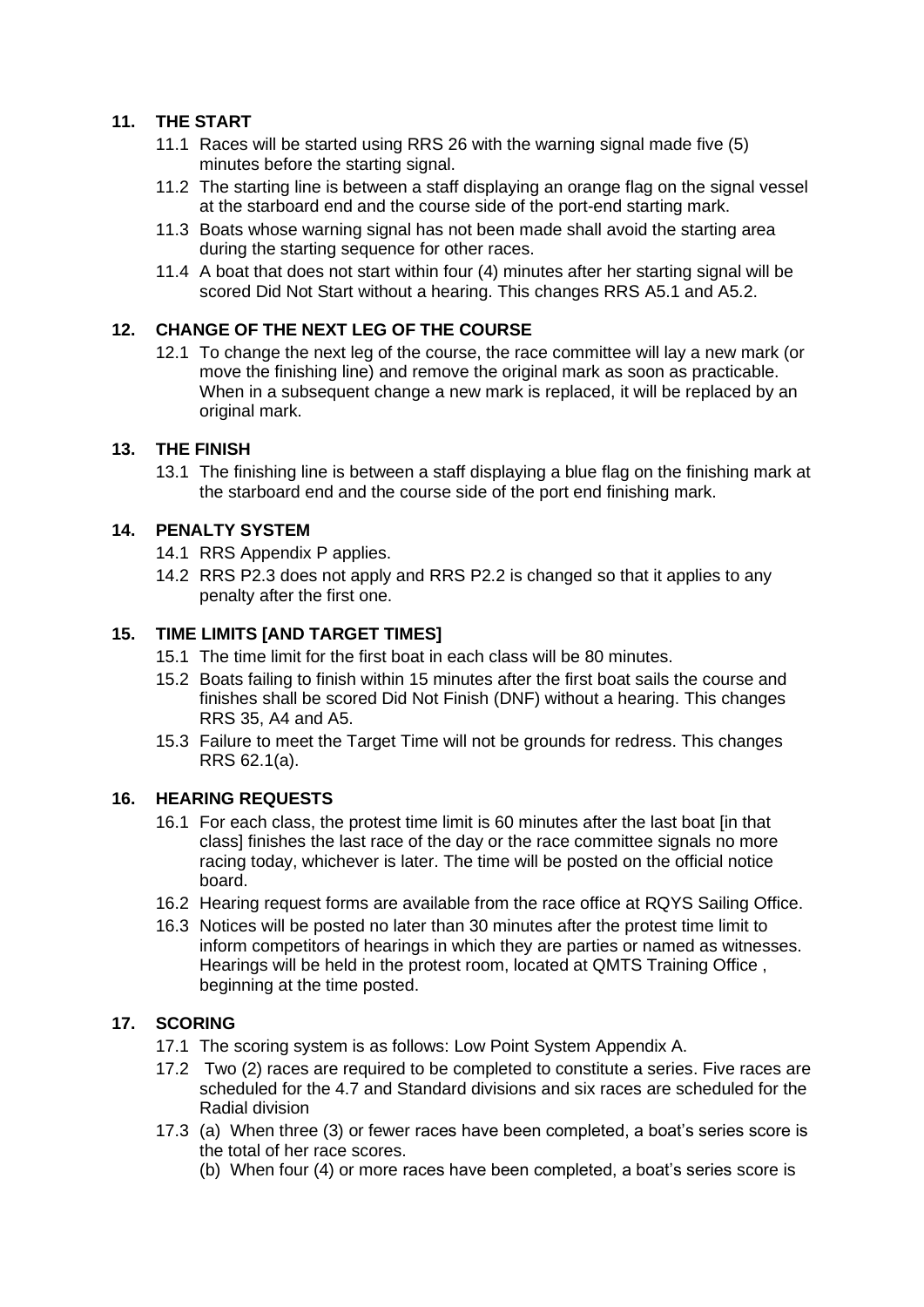the total of her race scores excluding her worst score.

#### **18. SAFETY REGULATIONS**

- 18.1 All skippers shall SIGN ON before racing each day and SIGN OFF at the earliest possible time after the completion of racing (but not later than the end of protest time).
- 18.2 [DP] The skipper of a boat that retires or does not intend to continue racing is required to SIGN OFF immediately on return to shore.
- 18.3 Boats failing to comply with SI18 may be protested by the Race Committee and receive a penalty less than DSQ as decided by the Protest Committee. This changes rules 63.1, A4 and A5.

#### **19. EQUIPMENT AND MEASUREMENT CHECKS**

- 19.1 It is a competitor's responsibility to ensure that his/her boat and equipment comply with class rules. Measurement and clothing checks may be carried out at any time and a yacht or helmsperson which fails an inspection may be disqualified from all races held on the day prior to such inspection
- 19.2 All competitors shall use only one hull, sail, mast and boom, centreboard and rudder during the regatta.
- 19.3 In accordance with ILCA Women's Policy, all female competitors shall display a red diamond on the top of their sail.

#### **20. TRASH DISPOSAL**

20.1 Trash may be placed aboard official or support person vessels.

#### **21. PRIZES**

21.1 Prizes will be awarded in each division and category where sufficient entries are received.

#### **22. RISK STATEMENT**

22.1 RRS 3 states: 'The responsibility for a boat's decision to participate in a race or to continue to race is hers alone.' By participating in this event each competitor agrees and acknowledges that sailing is a potentially dangerous activity with inherent risks. These risks include strong winds and rough seas, sudden changes in weather, failure of equipment, boat handling errors, poor seamanship by other boats, loss of balance on an unstable platform and fatigue resulting in increased risk of injury. **Inherent in the sport of sailing is the risk of permanent, catastrophic injury or death by drowning, trauma, hypothermia or other causes**.

#### **23. INSURANCE**

23.1 Each participating boat shall be insured with valid third-party liability insurance with a minimum cover of \$10 million per incident or the equivalent.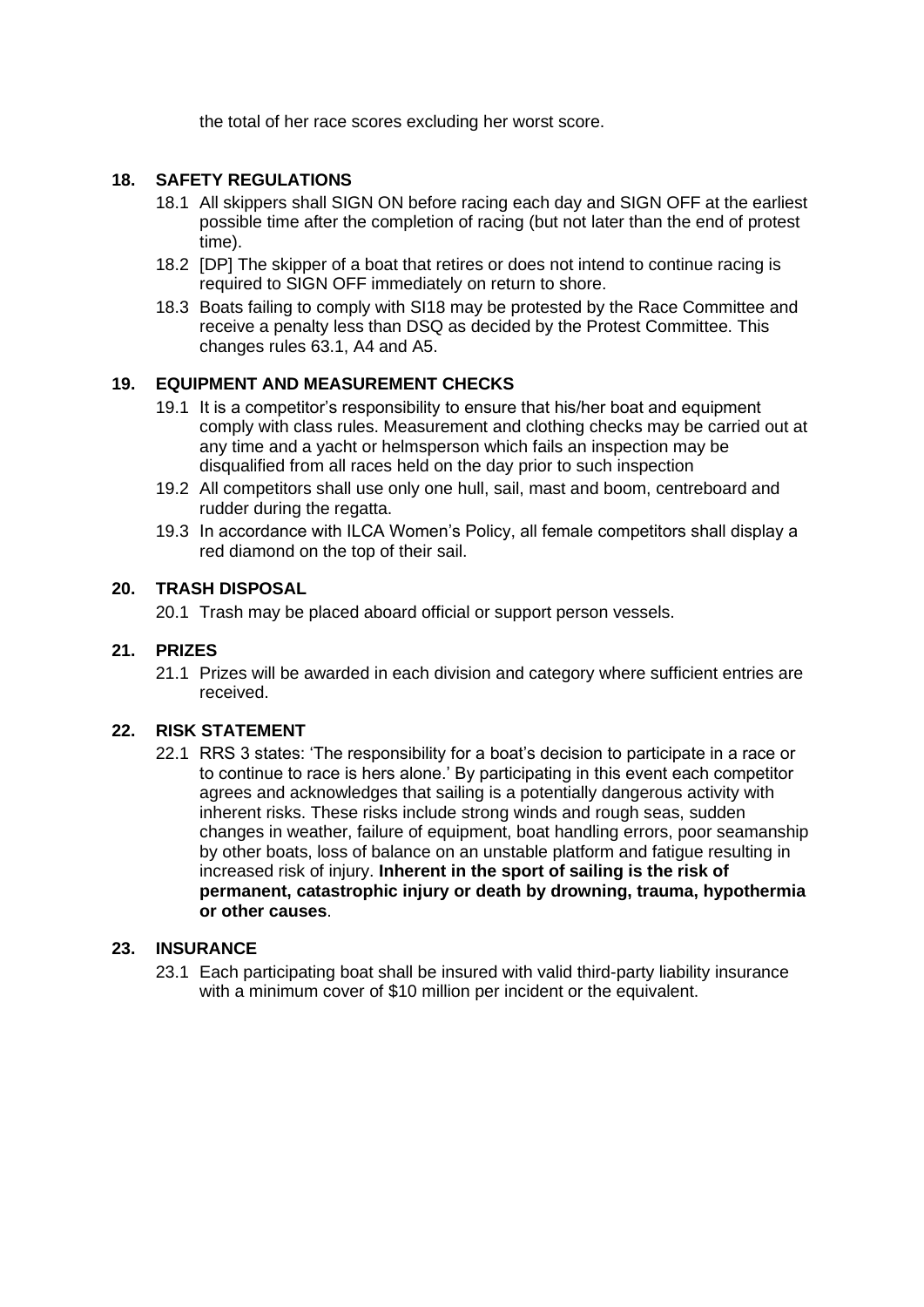#### **SI ADDENDUM A – RACING AREA**